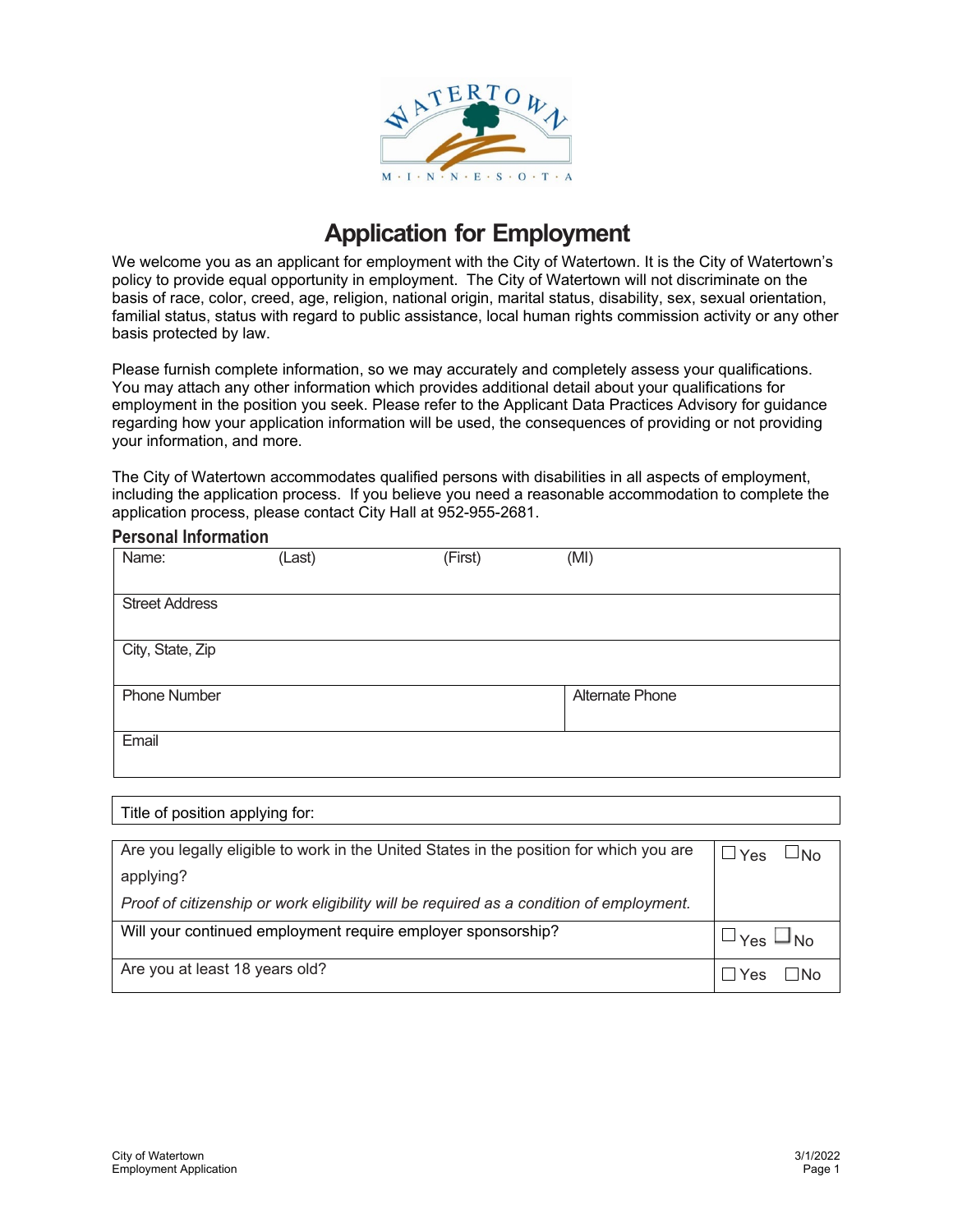

| Circle the highest grade completed |                    |                        |                    |
|------------------------------------|--------------------|------------------------|--------------------|
| 12345678                           | 9 10 11 12 GED     | 13 14 15 16            | MA MS PHD JD       |
| Grade School                       | High School        | College/Technical      | Graduate           |
| Did you graduate:                  | Yes $\square$ No   | $Yes \Box No$          | $Yes \Box No$<br>⊔ |
| (Please check)                     | <b>High School</b> | College/Technical      | Graduate JD        |
| <b>School Name</b>                 | <b>Address</b>     | <b>Course of study</b> | <b>Degree</b>      |
| High School:                       |                    |                        |                    |
| College:                           |                    |                        |                    |
| Graduate School:                   |                    |                        |                    |
| Technical/Vocational:              |                    |                        |                    |
| Other:                             |                    |                        |                    |
| Other:                             |                    |                        |                    |

List any other courses, seminars, workshops, or training you have that may provide you with skills related to this position:

List any current licenses, registrations, or certificates you possess which may be related to this position:

## **Employment Experience**

List present or most recent employer first. Please note "see resume" is not an acceptable response for any entries on this application. Resumes will only be considered in addition to, but not in lieu of, this application.

| Company          | Name of last supervisor | Hrs./Week |
|------------------|-------------------------|-----------|
|                  |                         |           |
| Address          | <b>Start Date</b>       |           |
|                  |                         |           |
| City, State, Zip | <b>End Date</b>         |           |
|                  |                         |           |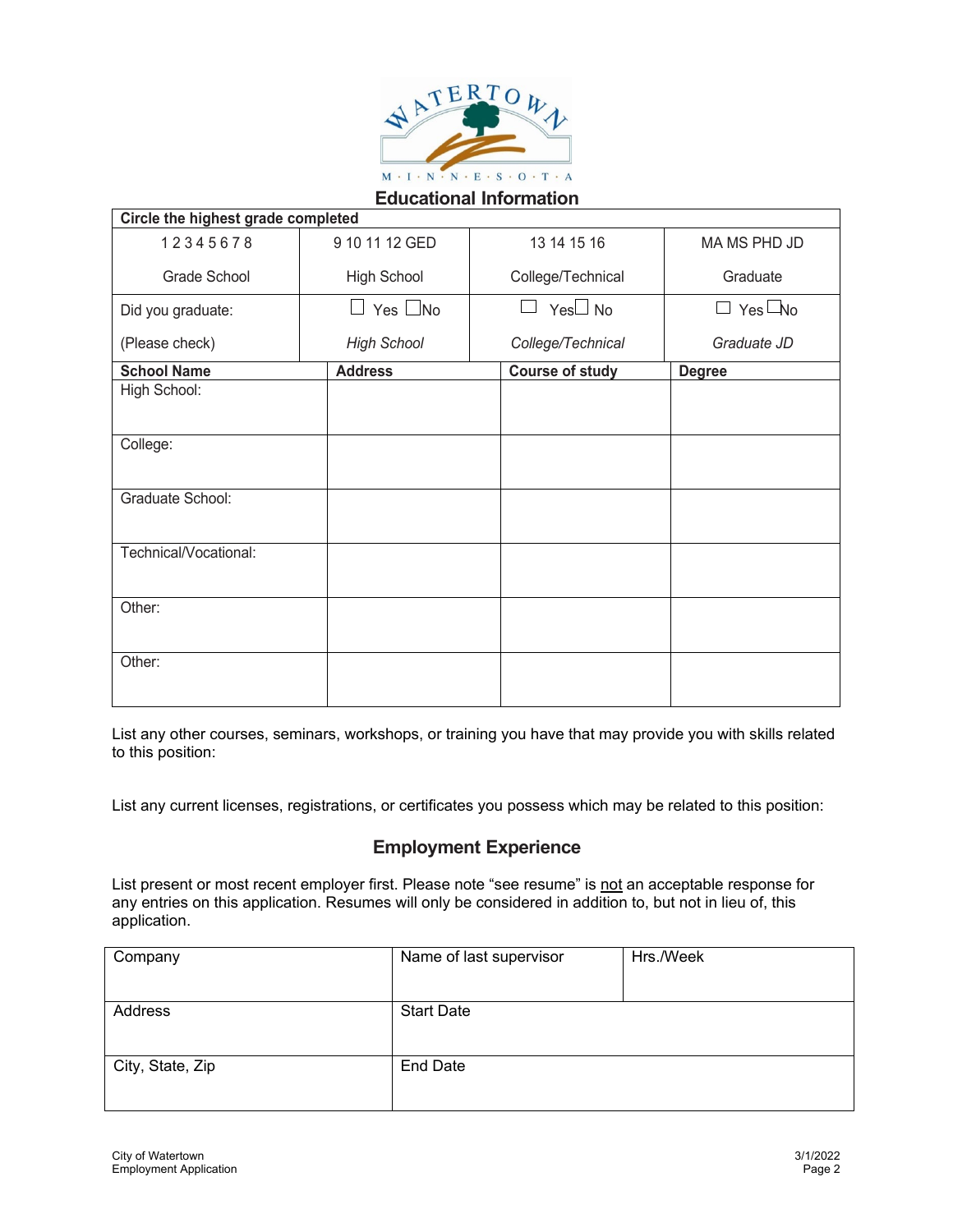

| <b>Phone Number</b>               | Last job title                |           |
|-----------------------------------|-------------------------------|-----------|
| Reason for leaving (be specific): |                               |           |
| Describe your work in this job:   |                               |           |
| May we contact this employer?     | Yes $\Box$ No<br>$\Box$       |           |
| Company                           | Name of last supervisor       | Hrs./Week |
| Address                           | <b>Start Date</b>             |           |
| City, State, Zip                  | <b>End Date</b>               |           |
| <b>Phone Number</b>               | Last job title                |           |
| Reason for leaving (be specific): |                               |           |
| Describe your work in this job:   |                               |           |
| May we contact this employer?     | Yes $\square$<br>No           |           |
| Company                           | Name of last supervisor       | Hrs./Week |
| Address                           | <b>Start Date</b>             |           |
| City, State, Zip                  | <b>End Date</b>               |           |
| <b>Phone Number</b>               | Last job title                |           |
| Reason for leaving (be specific): |                               |           |
| Describe your work in this job:   |                               |           |
| May we contact this employer?     | Yes $\Box$ No<br>$\mathsf{L}$ |           |
| How did you hear about this job?  |                               |           |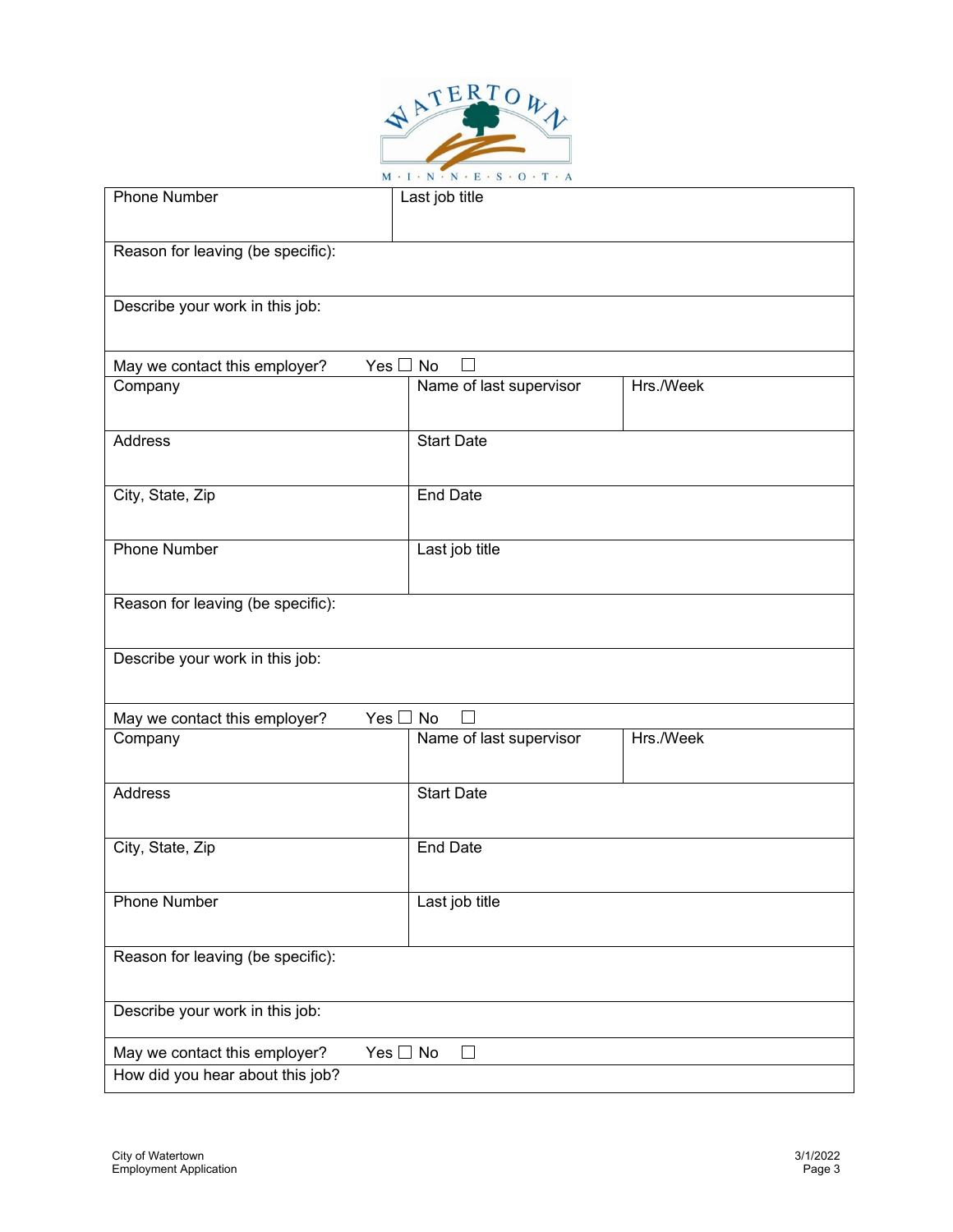

#### **Unpaid Experience**

Describe any unpaid or volunteer experience relevant to the position for which you are applying (you may exclude, if you wish, information which would reveal race, sex, religion, age, disability, or other protected status).

## **Military Experience**

| Did you serve in the U.S. Armed Forces?<br>Yes I No                                                                                                                                                                     |
|-------------------------------------------------------------------------------------------------------------------------------------------------------------------------------------------------------------------------|
| Describe your duties:                                                                                                                                                                                                   |
|                                                                                                                                                                                                                         |
| Do you wish to apply for Veterans' Preference points: Yes Nq                                                                                                                                                            |
| If you answered "yes," you must complete the enclosed application for Veterans' Preference points, and<br>submit the application and required documentation to the City of Watertown by the application deadline of the |

position for which you are applying.

## **Authorization**

I certify that all information I have provided in this application for employment is true and complete to the best of my knowledge. Any misrepresentation or omission of any fact in my application, resume or any other materials, or during any interviews, can be justification for refusal of employment, or if employed, will be grounds for dismissal, regardless of length of employment or when the misrepresentation or omission is discovered.

I acknowledge that I have received a copy of the job description summary for the position/s for which I am applying. I further acknowledge my understanding that employment with the City of Watertown is "at will," and that employment may be terminated by either the City of Watertown or me at any time, with or without notice.

With my signature below, I am providing the City of Watertown authorization to verify all information I provided within this application packet, including contacting current or previous employers. However, I understand that if, in the Employment Experience section I have answered "No" to the question, "May we contact your current employer?", contact with my current employer will not be made without my specific authorization.

I have read the included Applicant Data Practices Advisory, and I further understand that criminal history checks may be conducted (after I have been selected for an interview, in the case of non-public safety positions) and that a conviction of a crime related to this position may result in my being rejected for this job opening. I also understand it is my responsibility to notify the City of Watertown in writing of any changes to information reported in this application for employment.

 $\_$ 

Signature Date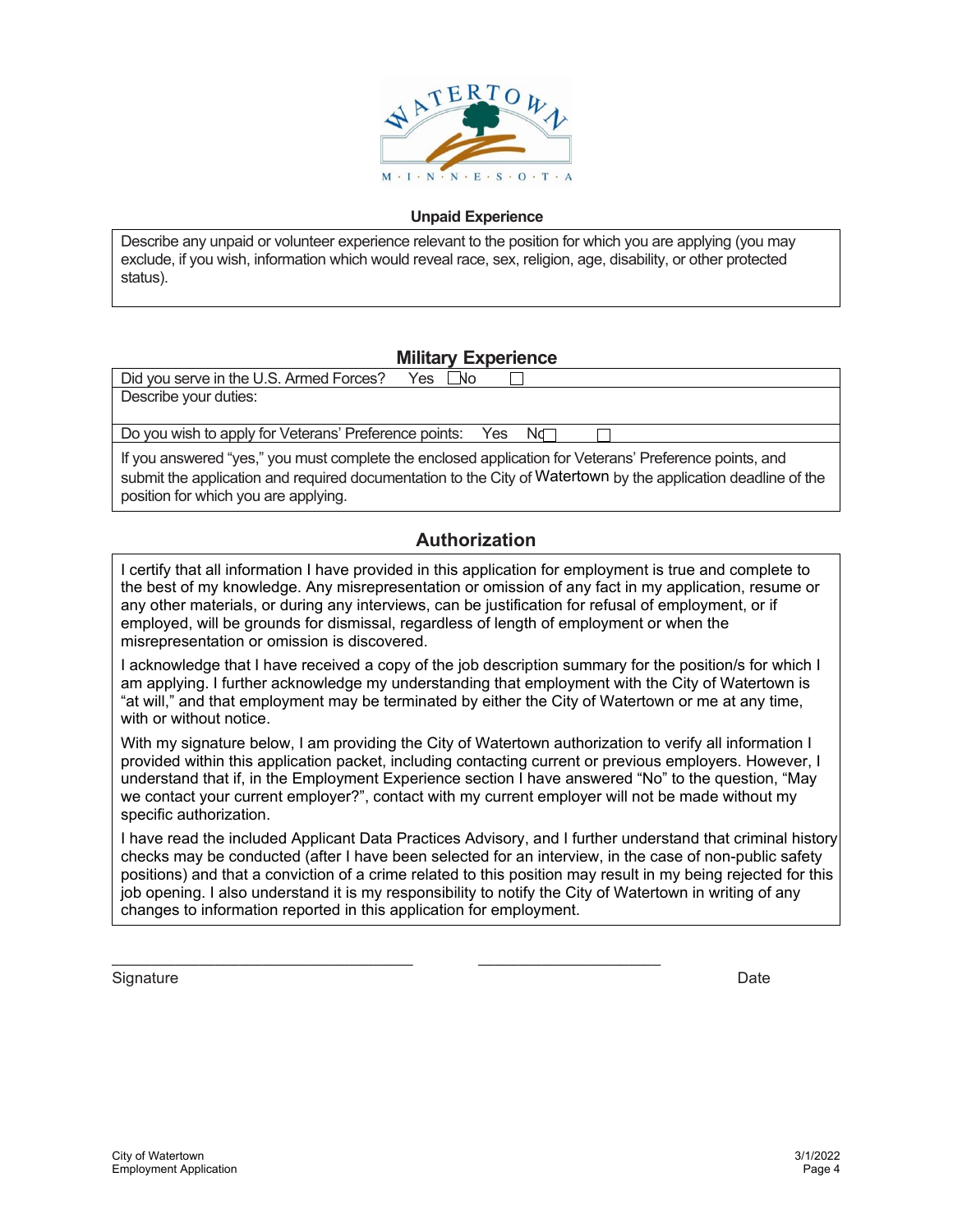

#### **Veterans' Preference COMPLETE THIS FORM ONLY IF YOU ARE CLAIMING VETERANS' PREFERENCE**

NOTE: VETERANS' PREFERENCE POINTS CANNOT BE CONSIDERED WITHOUT SUPPORTING DOCUMENTATION. ATTACH COPY OF "MEMBER COPY 4" VETERAN'S DD214, OR OTHER DOCUMENTATION VERIFYING SERVICE. **DOCUMENTATION MUST BE RECEIVED BY THE APPLICATION DEADLINE OF THE POSTING IN ORDER TO BE CONSIDERED. (VETERAN IS DEFINED BY MINN. STAT. § 197.447)**

**You must submit a PHOTOCOPY of your "Member Copy 4" of your DD214 or other documentation verifying service to substantiate the services information requested on the form. Claims not accompanied by proper documentation will not be processed. For assistance in obtaining a copy of your "member Copy 4" of your DD214, or other documentation verifying service, contact your County Veterans' Service Office.**

The City of Watertown operates under a point preference system, which awards points to qualified veterans to supplement their application. Ten (10) points are granted to non-disabled veterans on open competitive examinations; Fifteen (15) points are awarded if the veteran has a service connected compensable disability as certified by the U.S. Department of Veterans Affairs (USDVA).

To qualify for preference for a **competitive exam**, you must have earned a passing score and been separated under honorable conditions from any branch of the armed forces of the United States after having served on active duty for 181 consecutive days, **or** by reason of disability incurred while serving on active duty, **or** after having served

the full period called **or** ordered for federal, active duty **and** be a United States citizen or resident alien. Veteran's preference may be used by the surviving spouse of a deceased veteran, who died on active duty or as a result of active duty, and by the spouse of a disabled veteran who is unable to qualify because of the disability.

To qualify for preference on a **promotional exam**, a veteran must have earned a passing exam score and received a USDVA active duty service connected disability rating of 50% or more. For a promotional exam, a qualified disabled veteran is entitled to be granted five (5) points. Disabled veterans eligible for such preference may use the five points preference only for the first promotion after securing employment with the City of Watertown.

Claims must be made on the form below and submitted with your application by the application deadline of the position for which you are applying. If the "Member Copy 4" DD214, or other documentation verifying service, is submitted to our office separate from this sheet, please attach a note with it indicating the position for which you are applying and your present address.

#### **VETERAN (10 points):**

("Member Copy 4" of DD214 or DD215, or other documentation verifying service, must be submitted to receive points)

| Honorably discharged veteran | $\Box$ Yes $\Box$ No |  |
|------------------------------|----------------------|--|
|------------------------------|----------------------|--|

#### DISABLED VETERAN (15 points):

("Member Copy 4" of DD214, or other documentation verifying service, and USDVA letter of disability rating decision of 10% or more must be submitted to receive points)

Percent of Disability:  $\%$ 

| Have you ever been promoted within the City of Watertown employment? | Π Yes Γ | No |
|----------------------------------------------------------------------|---------|----|
|----------------------------------------------------------------------|---------|----|

SPOUSE OF DECEASED VETERAN (10 points or 15 if the veteran was disabled at time of death):

("Member Copy 4" of DD214 or DD215, or other documentation verifying service, photocopy of marriage certificate, spouse's death certificate and proof veteran died on or as a result of active duty must be submitted to receive points. You are ineligible to receive points if you have remarried or were divorced from the veteran).<br>Date of Death: Have you remarried?  $\Box$  Yes  $\Box$  No

Have you remarried?  $\Box$  Yes  $\Box$  No

SPOUSE OF DISABLED VETERAN (15 points):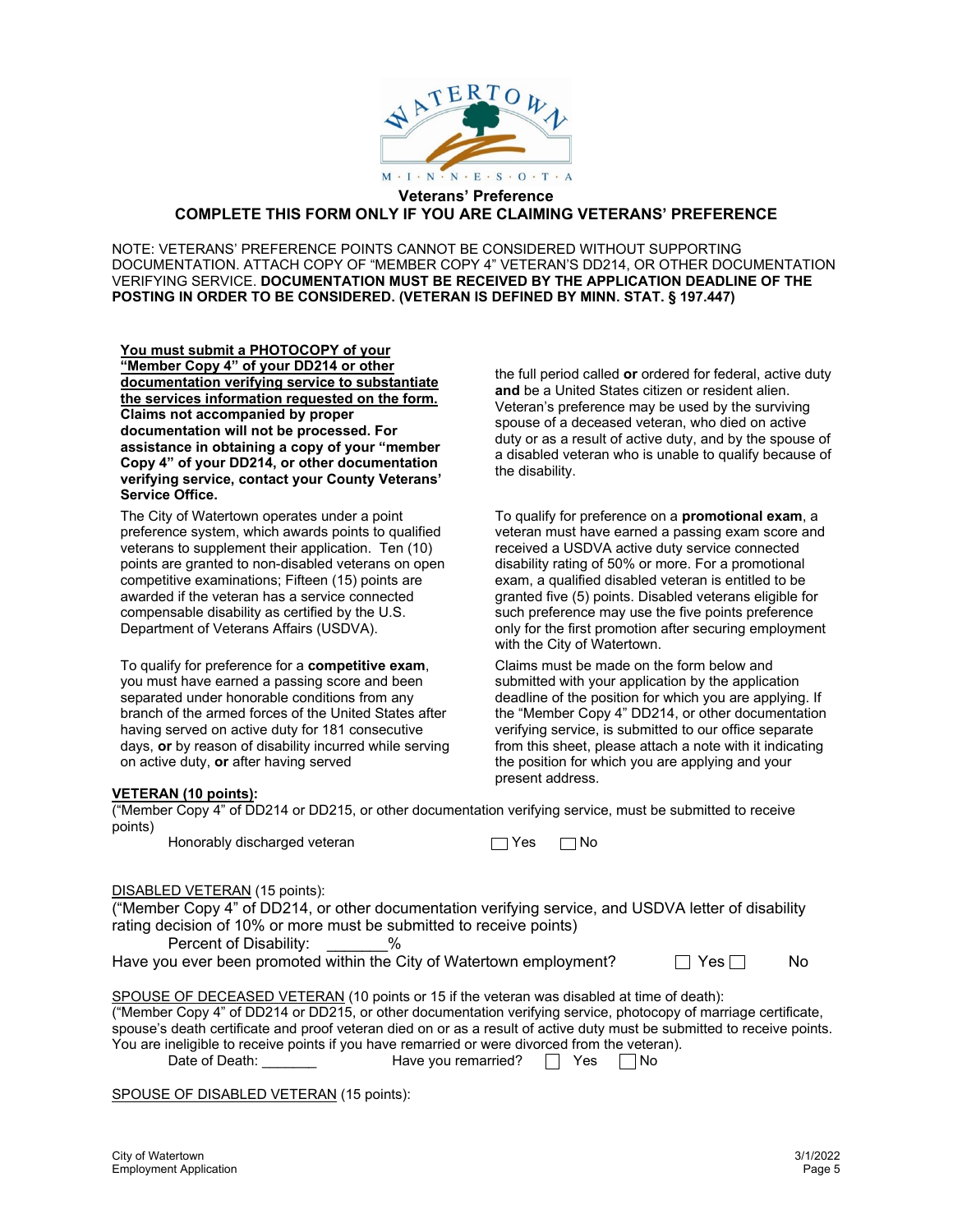

("Member Copy 4" of DD214 or DD215, or other documentation verifying service, and USDVA letter of disability rating decision of 10% or more must be submitted to receive points).

How does Veteran's disability prevent performance of a stated job "requirement?" Due to the veteran's service-connected disability the veteran is unable to qualify for this position because (be specific):

*AFFIDAVIT*: I hereby claim Veterans' Preference points for this examination and swear/affirm that the information given is true, complete and correct to the best of my knowledge. I hereby acknowledge that I am responsible to obtain the required Veterans' Preference verification documents and submit them to the City of Watertown by the required application deadline.

Signature Date **Date** 

 $\mathcal{L}_\text{max}$  , and the set of the set of the set of the set of the set of the set of the set of the set of the set of

### **Information Regarding Claiming Veterans' Preference**

Preference points are awarded to qualified veterans as defined by Minn. Stat. § 197.477, and to certain spouses of deceased or disabled veterans subject to the provision of Minn. Stat. §§ 197.447 and 197.455.

The veteran must:

- a) be a U.S. citizen or resident alien;
- b) have received a discharge under honorable conditions from any branch of the U.S. Armed Forces; AND have either:<br>i. ser
	- i. served on active duty for at least 181 consecutive days, or<br>ii. have been discharged by reason of service connected disa
	- have been discharged by reason of service connected disability, or
	- iii. have completed the minimum active duty requirement of federal law, as defined by CFR title 38, section 3.12a, i.e., having fulfilled the full period for which a person was called or ordered to active duty by the United States President, or
	- iv. certified service and verification of "veteran status" granted under U.S. PL 95-202.

The information provided will be used to determine your eligibility for veterans' preference points. You are required to supply the following information:

1) Attach a copy of the "Member Copy 4" of your DD214 or DD215, or other documentation verifying service. This copy must state the nature of discharge; i.e., honorable, general, medical, under honorable conditions.

2) Disabled veterans must also supply a Military/United States Department of Veterans' Affairs Rating Decision that supports/verifies the fact that the injury was incurred while on, or as a result of, active duty service. Disability incurred while on, or as a result of, active duty for training purposes does not qualify for disabled veteran preference per Minn. Stat. §§ 197.455 and 197.447.

3) A spouse of a deceased veteran, applying for preference points must supply their marriage certificate, the veteran's "Member Copy 4" DD214 or DD215, or other documentation verifying service, USDVA verification that veteran died on or as a result of active duty, a death certificate, verification of their marriage at the time of veteran's death, and that the spouse has not remarried.

Thank you for your military service and for your interest in employment with the City of Watertown. Please contact our office at 952-955-2681 or your local County Veterans' Service Office, if you have any questions regarding veterans' preference.